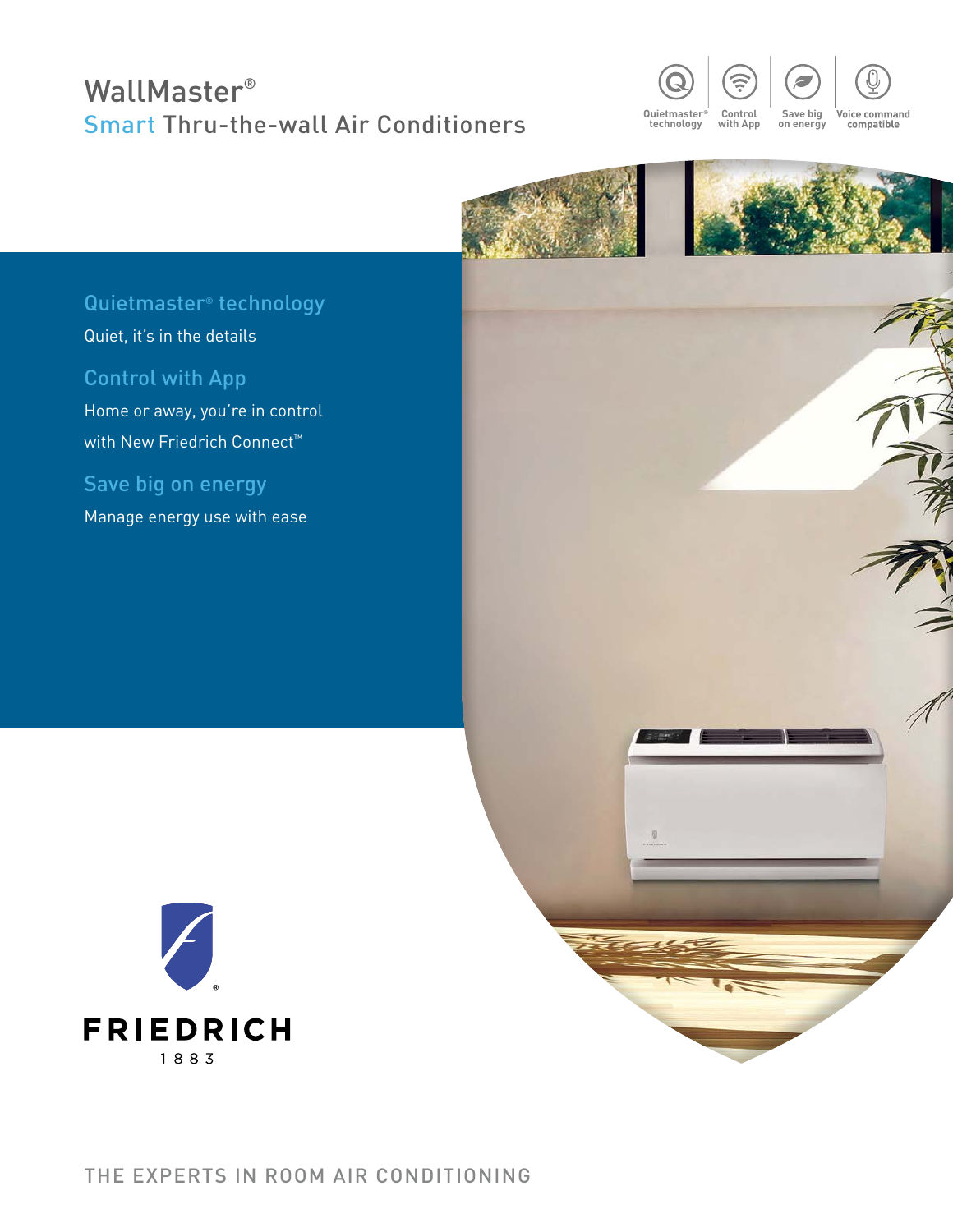## WallMaster® Smart Thru-the-wall Air Conditioners



## HOME OR AWAY, YOU'RE IN CONTROL WITH THE FRIEDRICH CONNECT™ APP.

Integrated Wi-Fi control from your smartphone. Also compatible with Amazon Alexa and Google Home.



#### Connect in minutes

It's easy with our simplified set up process

#### Easily set your home, away, and night time preferences

Set a seven-day custom schedule that fits your lifestyle

#### You're in control anytime, anywhere

Power units off and on, increase or decrease a unit's set point temperature, change system cool, fan, heat, and auto settings and fan speeds

### Controlling multiple units is simple

With our advanced grouping program, you can control multiple units to work independently or as a single system. You can even invite other users to manage one or more of your units



#### CURRENT CAPABILITIES

- Smart home ready, Amazon Alexa and Google Home compatibility
- Advanced grouping of multiple units
- Auto-restart should power interruption occur
- Keypad lockout option protects settings
- Temperature limiting for maximum low and high temperature settings
- Auto-changeover between cooling and heating

#### FUTURE CAPABILITIES

- Smart grid capable via participating energy provider
- BMS/EMS system compatible for control via 3rd party energy management system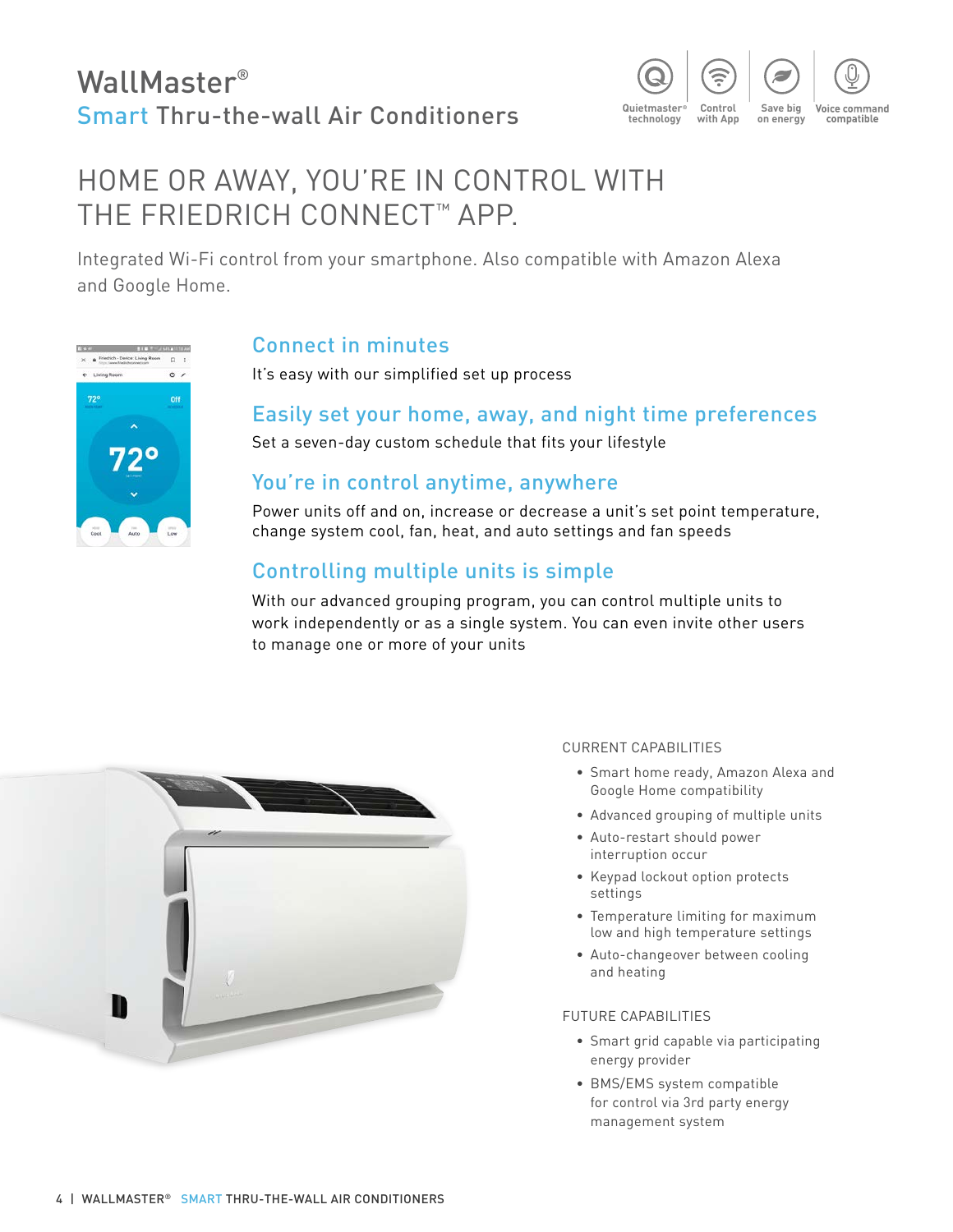## A PERFECT FIT IN FRIEDRICH AND FEDDERS A & B\* 27" SLEEVES

Replace old, inefficient 27" sleeve units with WallMaster



| Dimensions      | <b>Friedrich</b><br><b>WSE Sleeve</b> | Fedders<br>A Sleeve | Fedders<br><b>B</b> Sleeve |
|-----------------|---------------------------------------|---------------------|----------------------------|
| Height (inches) | 163/6                                 | 163/6               | 163/4                      |
| Width (inches)  | 27                                    | 27                  | 27                         |
| Depth (inches)  | 163/4                                 | 163/6               | 193/6                      |

\*Installation in Fedders B sleeve requires a baffle adapter kit-BAK.

#### Control Features

- Built-in energy management programs
- High and low temperature limiting
- Keypad lockout option
- Auto-changeover between cooling and heating (heat/cool models)

#### QuietMaster® technology

- Steel inner wall and extra dense insulation blocks outdoor noise
- Vibration isolating design and components reduce operating noise
- Precision engineering delivers maximum air flow and air dispersion at low sound levels

#### Comfort & Convenience

- Premium remote control allows user to adjust temperature, adjust fan speed, select auto-fan and switch between cool and heat (models with heat)
- Smart Fan auto-adjusts fan speed to maintain desired temperature
- 24-hour timer
- Check filter reminder
- 3-speed fan
- Auto restart
- Electronic defrost control
- Individually adjustable louvers direct airflow to where it's needed most
- Washable, antimicrobial filter
- Money Saver® setting cycles the fan with the compressor

# Durability & Quality

- Rotary compressor provides quiet, dependable performance
- Premium aluminum exterior grille
- Dense blower insulation blocks outdoor noise
- Rifled copper tubing/high tech louvered fins for better efficiency
- Impact resistant front cover

#### Safety & Security

- EntryGard® anti-intrusion protection secures chassis to sleeve to deter 'kick-in' intrusion
- UL listed for safe operation
- Insect barrier

#### Installation Features

- Mounts flush with the exterior wall
- Ideal for thicker wall installations, where side fins don't fit
- Firm grip handles on the chassis for easy installation and removal from wall sleeve

• ENERGY STAR® qualified models

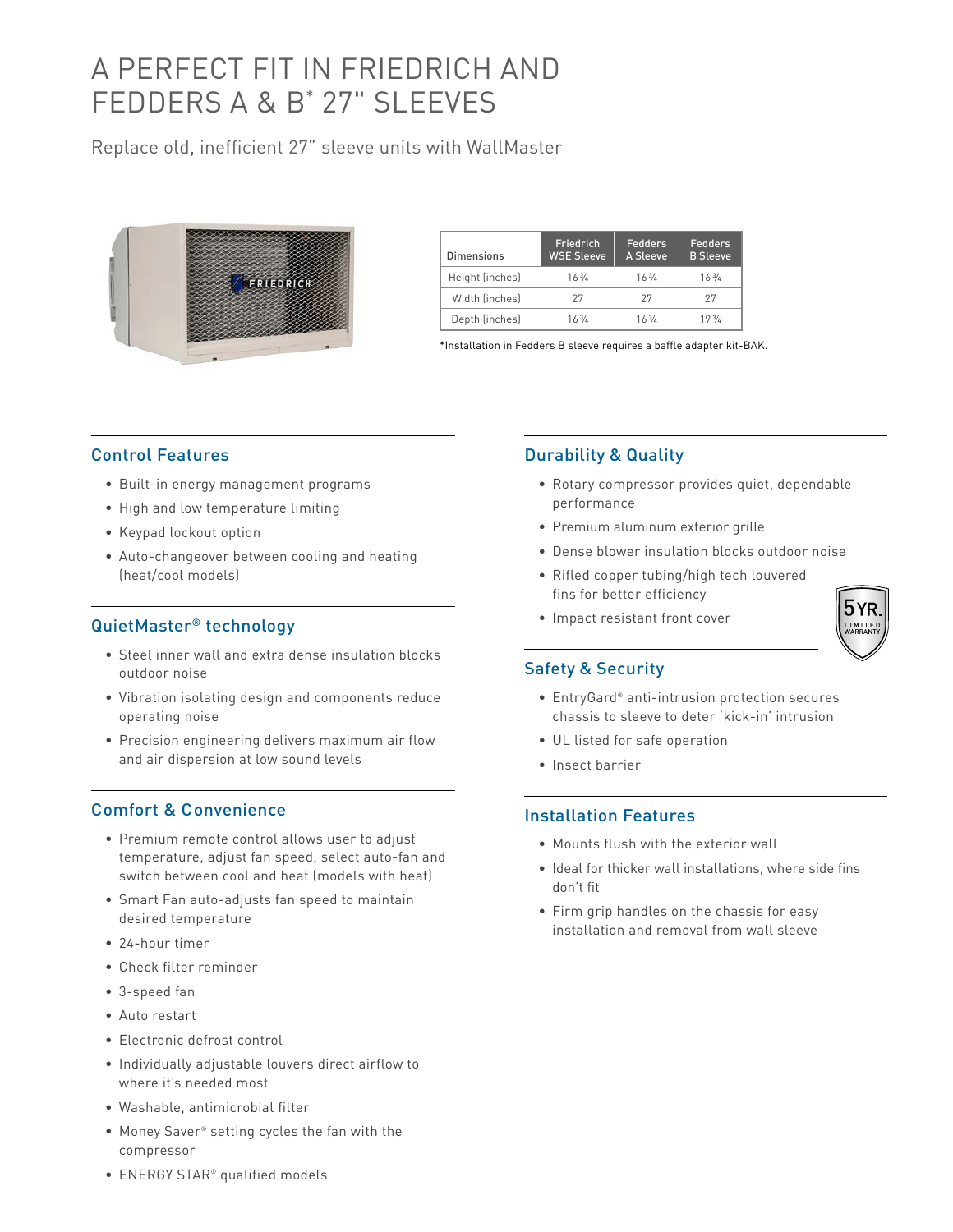## QUIETMASTER® TECHNOLOGY

Building the quietest air conditioners begins with the design process and continues through the selection of superior components and materials. It is shaped by skilled manufacturing and refined through on-going product testing in our engineering lab.

The result is a noticeably quieter cooling and heating experience, as much as 40% quieter than competitor's products.



- O Dense, sound-blocking insulation
- **Q** Quiet rotary compressor mounted on large rubber grommets
- Steel inner walls
- **4** Totally-enclosed commercial grade fan motor
- **B** Insulated air plenum prevents outside air and noise intrusion
- **Two resilient rings on motor mount** prevent metal-to-metal contact, which eliminates extra vibration and noise.
- Solid steel blower wheel housing for maximum sound reduction.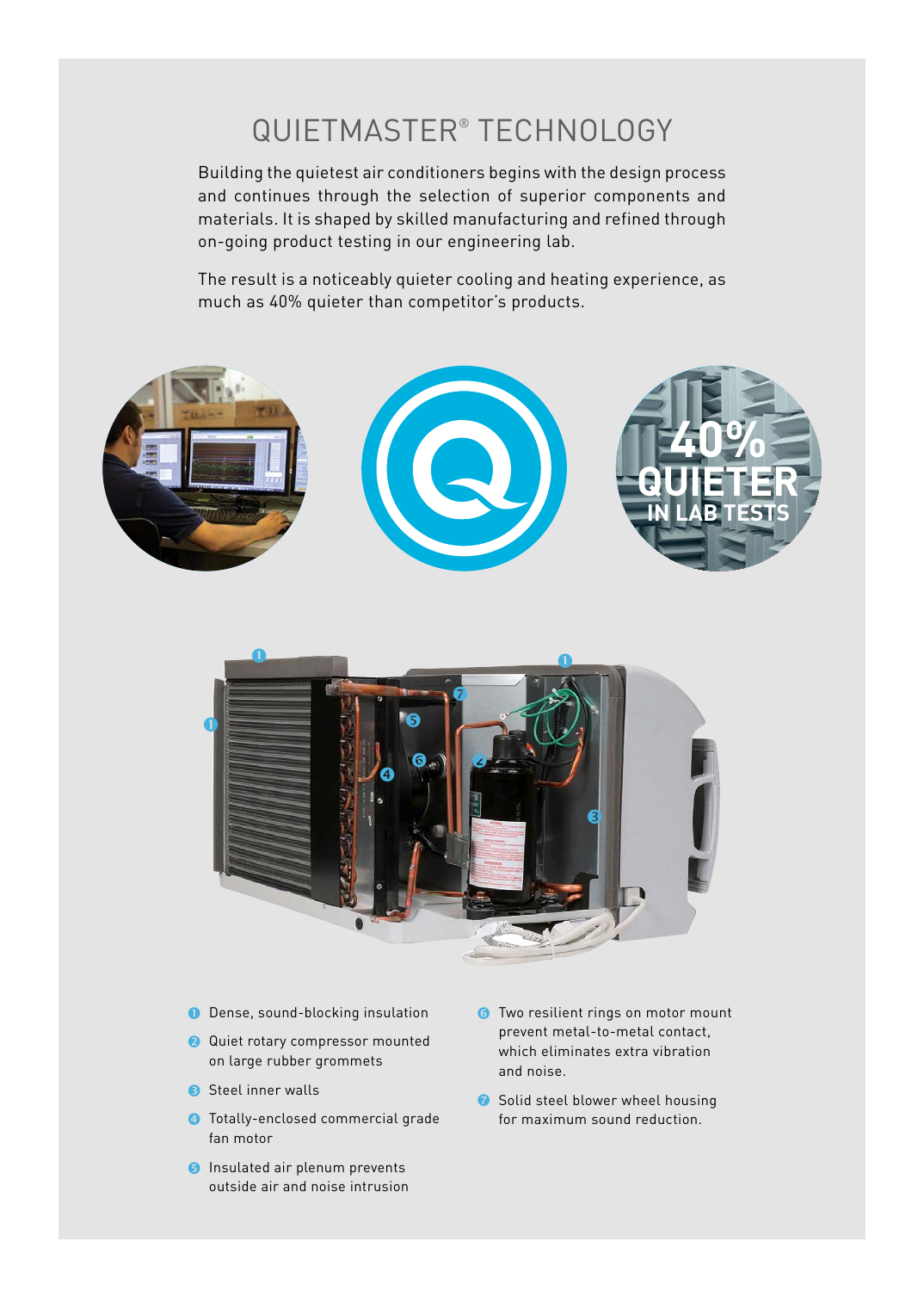#### WSE SLEEVE/ EXTERIOR GRILLES



**Standard Grille**

Premium, expanded metal grille with powder coat paint. Ships with WSE sleeve.



**Optional Architectural Grille**- **AG** Premium extruded aluminum grille.

#### IMPORTANT:

Operating the air conditioner with incorrect rear grille or without Baffle Adapter Kit (on 19¾" deep sleeve) will recirculate discharge air and cause compressor overload to trip.

This will cause the unit to shut down temporarily and may lead to premature compressor failure.

#### CORRECT Vertical Louvers



INCORRECT Horizontal Louvers



#### **WSE Wall Sleeve**

Ships with standard grille (shown above) and standard galvanized steel inner panel and painted steel outer panel.









```
WSE sleeve Steel inner panel Outer weather panel
```
#### INSTALLATION ACCESSORIES

#### **DK / Drain Kit**

Installed at the back of the unit and allows for attachment to condensate disposal system, if necessary or desired.



#### **IDK / Internal Drain Kit**

New construction applications where a condensate drain system has been built into the wall interior.



#### **BAK / Baffle Adapter Kit**

Necessary when installing in a sleeve deeper than 16¾" deep, such as Fedders B sleeve (19¾" deep).

| Height            | Width  | Depth | <b>Height</b><br>of Front | Width of<br>Front | Depth<br>with<br>Front | <b>Minimum</b><br><b>Extension Into</b><br>Room with<br>Front |
|-------------------|--------|-------|---------------------------|-------------------|------------------------|---------------------------------------------------------------|
| $15\frac{3}{4}$ " | 261/2" | 21"   | $171/$ ."                 | $27\frac{1}{2}$   | $23\frac{1}{k}$        | 71/2"                                                         |

#### CHASSIS DIMENSIONS WSE SLEEVE DIMENSIONS

|                   |       |           | Depth<br>with      | <b>Minimum</b><br>Extension |                 | Thru-the-wall<br><b>Finished Hole</b> |                      |
|-------------------|-------|-----------|--------------------|-----------------------------|-----------------|---------------------------------------|----------------------|
| <b>Height</b>     | Width | Depth     | Front              | Outside                     | Height          | Width                                 | Max. Depth           |
| $16\frac{3}{4}$ " | 27"   | $163/k$ " | $24$ $\frac{1}{6}$ | 9/16"                       | $17\frac{1}{4}$ | $27\frac{1}{4}$                       | 15 <sup>5</sup> /16" |

NOTE: Chassis requires WSE sleeve (sold and shipped separately)